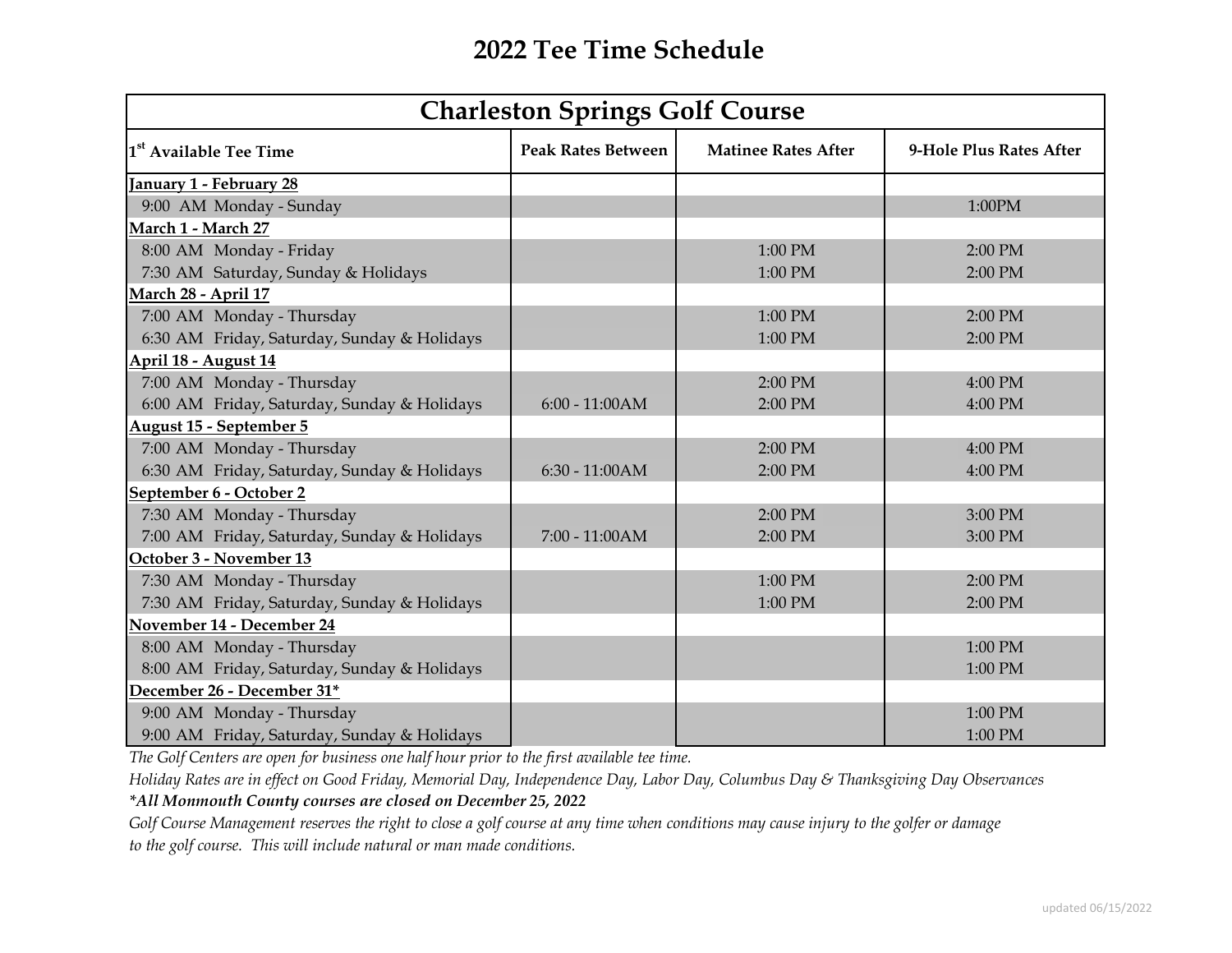| <b>Hominy Hill Golf Course</b>              |                           |                            |  |
|---------------------------------------------|---------------------------|----------------------------|--|
| 1 <sup>st</sup> Available Tee Time          | <b>Peak Rates Between</b> | <b>Matinee Rates After</b> |  |
| March 1 - March 27                          |                           |                            |  |
| 8:00 AM Monday - Friday                     |                           | 1:00 PM                    |  |
| 7:30 AM Saturday, Sunday & Holidays         |                           | 1:00 PM                    |  |
| March 28 - April 17                         |                           |                            |  |
| 7:00 AM Monday - Thursday                   |                           | 2:00 PM                    |  |
| 6:30 AM Friday, Saturday, Sunday & Holidays |                           | 2:00 PM                    |  |
| April 18 - August 14                        |                           |                            |  |
| 7:00 AM Monday - Thursday                   |                           | 4:00 PM                    |  |
| 6:00 AM Friday, Saturday, Sunday & Holidays | $6:00 - 11:00AM$          | 4:00 PM                    |  |
| <b>August 15 - September 5</b>              |                           |                            |  |
| 7:00 AM Monday - Thursday                   |                           | 4:00 PM                    |  |
| 6:30 AM Friday, Saturday, Sunday & Holidays | $6:30 - 11:00AM$          | 4:00 PM                    |  |
| September 6 - October 2                     |                           |                            |  |
| 7:30 AM Monday - Thursday                   |                           | 3:00 PM                    |  |
| 7:00 AM Friday, Saturday, Sunday & Holidays | 7:00 - 11:00AM            | 3:00 PM                    |  |
| October 3 - November 13                     |                           |                            |  |
| 7:30 AM Monday - Thursday                   |                           | 2:00 PM                    |  |
| 7:30 AM Friday, Saturday, Sunday & Holidays |                           | 2:00 PM                    |  |
| November 14 - December 24                   |                           |                            |  |
| 8:00 AM Monday - Thursday                   |                           | 1:00 PM                    |  |
| 8:00 AM Friday, Saturday, Sunday & Holidays |                           | 1:00 PM                    |  |
| December 26 - December 31*                  |                           |                            |  |
| 9:00 AM Monday - Thursday                   |                           | 1:00 PM                    |  |
| 9:00 AM Friday, Saturday, Sunday & Holidays |                           | 1:00 PM                    |  |

*The Golf Centers are open for business one half hour prior to the first available tee time. Holiday Rates are in effect on Good Friday, Memorial Day, Independence Day, Labor Day, Columbus Day & Thanksgiving Day Observances. \* All Monmouth County courses are closed on December 25, 2022*

*Golf Course Management reserves the right to close a golf course at any time when conditions may cause injury to the golfer or damage to the golf course. This will include natural or man made conditions.*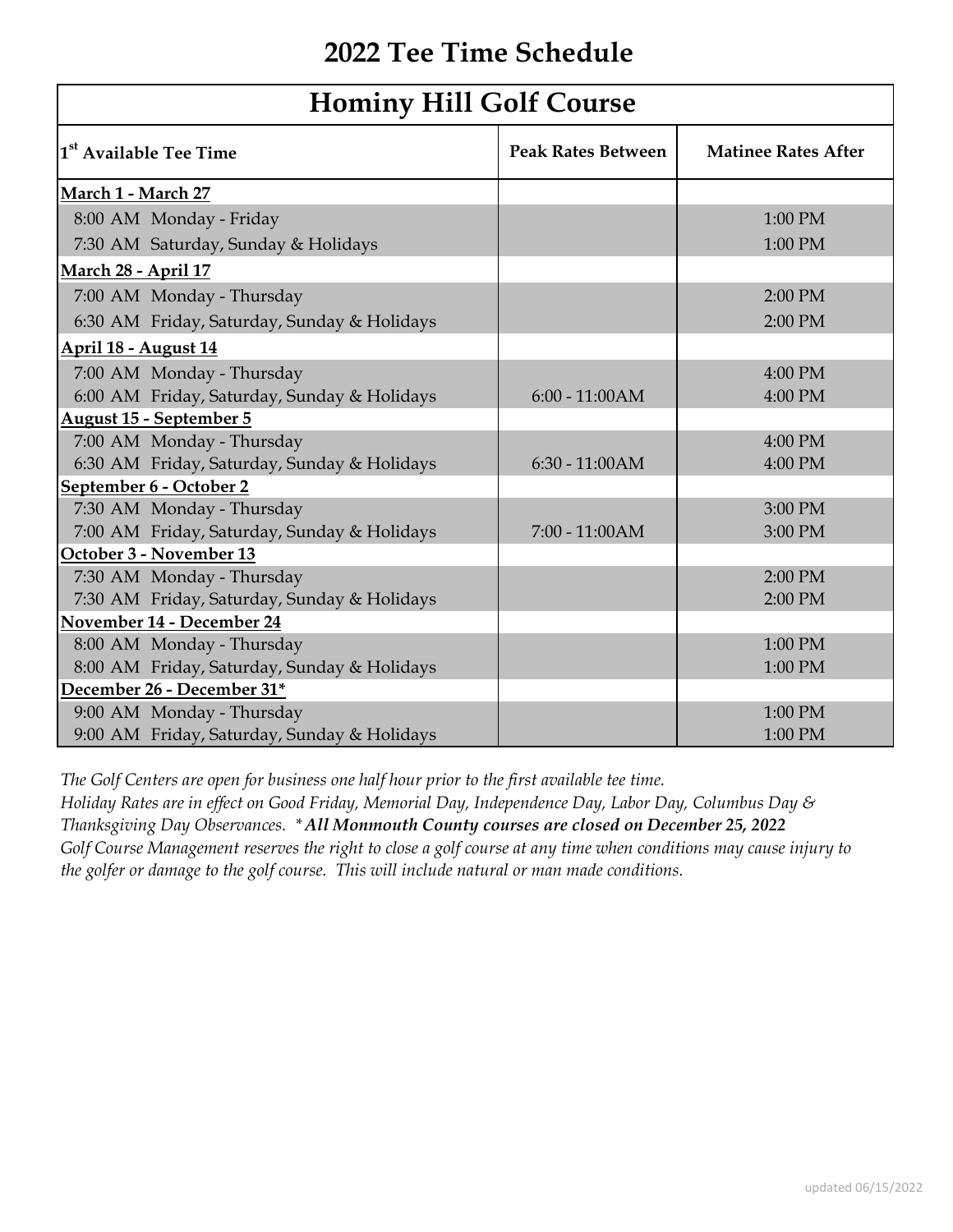| <b>Shark River Golf Course</b>              |                           |                            |                         |
|---------------------------------------------|---------------------------|----------------------------|-------------------------|
| 1 <sup>st</sup> Available Tee Time          | <b>Peak Rates Between</b> | <b>Matinee Rates After</b> | 9-Hole Plus Rates After |
| January 1 - February 28                     |                           |                            |                         |
| 9:00 AM Monday - Sunday                     |                           |                            | 1:00 PM                 |
| March 1 - March 27                          |                           |                            |                         |
| 8:00 AM Monday - Friday                     |                           | 1:00 PM                    | 2:00 PM                 |
| 7:30 AM Saturday, Sunday & Holidays         |                           | 1:00 PM                    | 2:00 PM                 |
| <b>March 28 - April 17</b>                  |                           |                            |                         |
| 7:00 AM Monday - Thursday                   |                           | 1:00 PM                    | 2:00 PM                 |
| 6:30 AM Friday, Saturday, Sunday & Holidays |                           | 1:00 PM                    | 2:00 PM                 |
| April 18 - August 14                        |                           |                            |                         |
| 7:00 AM Monday - Thursday                   |                           | 2:00 PM                    | 4:00 PM                 |
| 6:00 AM Friday, Saturday, Sunday & Holidays | $6:00 - 11:00AM$          | 2:00 PM                    | 4:00 PM                 |
| <b>August 15 - September 5</b>              |                           |                            |                         |
| 7:00 AM Monday - Thursday                   |                           | 2:00 PM                    | 4:00 PM                 |
| 6:30 AM Friday, Saturday, Sunday & Holidays | $6:30 - 11:00AM$          | 2:00 PM                    | 4:00 PM                 |
| September 6 - October 2                     |                           |                            |                         |
| 7:30 AM Monday - Thursday                   |                           | 2:00 PM                    | 3:00 PM                 |
| 7:00 AM Friday, Saturday, Sunday & Holidays | 7:00 - 11:00 AM           | 2:00 PM                    | 3:00 PM                 |
| October 3 - November 13                     |                           |                            |                         |
| 7:30 AM Monday - Thursday                   |                           | 1:00 PM                    | 2:00 PM                 |
| 7:30 AM Friday, Saturday, Sunday & Holidays |                           | 1:00 PM                    | 2:00 PM                 |
| November 14 - December 24                   |                           |                            |                         |
| 8:00 AM Monday - Thursday                   |                           |                            | 1:00 PM                 |
| 8:00 AM Friday, Saturday, Sunday & Holidays |                           |                            | 1:00 PM                 |
| December 26 - December 31*                  |                           |                            |                         |
| 9:00 AM Monday - Thursday                   |                           |                            | 1:00 PM                 |
| 9:00 AM Friday, Saturday, Sunday & Holidays |                           |                            | 1:00 PM                 |

*The Golf Centers are open for business one half hour prior to the first available tee time.*

*Holiday Rates are in effect on Good Friday, Memorial Day, Independence Day, Labor Day, Columbus Day & Thanksgiving Day Observances \*All Monmouth County courses are closed on December 25, 2022*

*Golf Course Management reserves the right to close a golf course at any time when conditions may cause injury to the golfer or damage to the golf course. This will include natural or man made conditions.*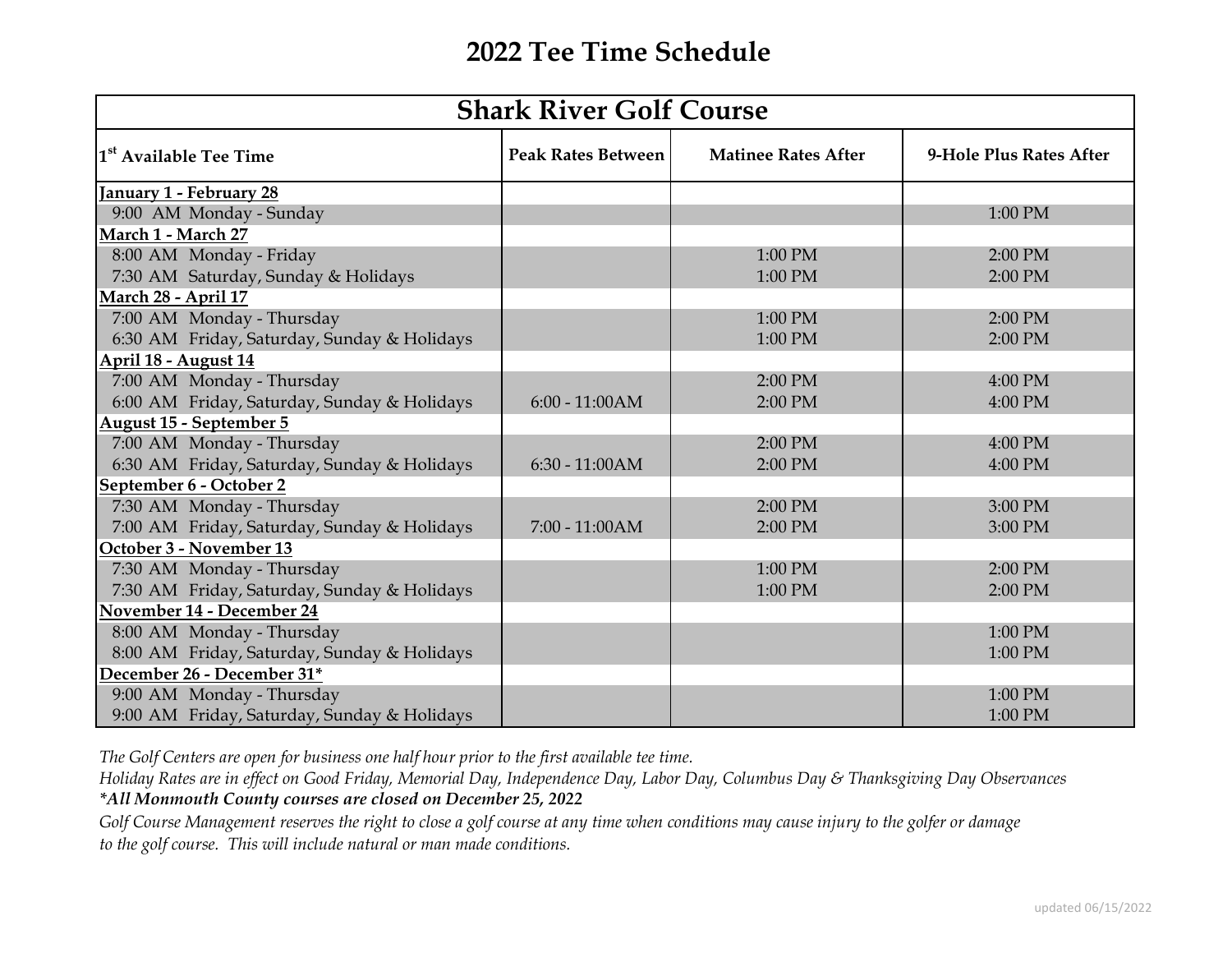| <b>Howell Park Golf Course</b>              |                           |                            |                         |
|---------------------------------------------|---------------------------|----------------------------|-------------------------|
| 1 <sup>st</sup> Available Tee Time          | <b>Peak Rates Between</b> | <b>Matinee Rates After</b> | 9-Hole Plus Rates After |
| March 1 - March 27                          |                           |                            |                         |
| 8:00 AM Monday - Friday                     |                           | 1:00 PM                    | 2:00 PM                 |
| 7:30 AM Saturday, Sunday & Holidays         |                           | 1:00 PM                    | 2:00 PM                 |
| <b>March 28 - April 17</b>                  |                           |                            |                         |
| 7:00 AM Monday - Thursday                   |                           | 1:00 PM                    | 2:00 PM                 |
| 6:30 AM Friday, Saturday, Sunday & Holidays |                           | 1:00 PM                    | 2:00 PM                 |
| April 18 - August 14                        |                           |                            |                         |
| 7:00 AM Monday - Thursday                   |                           | 2:00 PM                    | 4:00 PM                 |
| 6:00 AM Friday, Saturday, Sunday & Holidays | $6:00 - 11:00AM$          | 2:00 PM                    | 4:00 PM                 |
| August 15 - September 5                     |                           |                            |                         |
| 7:00 AM Monday - Thursday                   |                           | 2:00 PM                    | 4:00 PM                 |
| 6:30 AM Friday, Saturday, Sunday & Holidays | $6:30 - 11:00AM$          | 2:00 PM                    | 4:00 PM                 |
| September 6 - October 2                     |                           |                            |                         |
| 7:30 AM Monday - Thursday                   |                           | 2:00 PM                    | 3:00 PM                 |
| 7:00 AM Friday, Saturday, Sunday & Holidays | 7:00 - 11:00 AM           | 2:00 PM                    | 3:00 PM                 |
| October 3 - November 13                     |                           |                            |                         |
| 7:30 AM Monday - Thursday                   |                           | 1:00 PM                    | 2:00 PM                 |
| 7:30 AM Friday, Saturday, Sunday & Holidays |                           | 1:00 PM                    | 2:00 PM                 |
| November 14 - December 24                   |                           |                            |                         |
| 8:00 AM Monday - Thursday                   |                           |                            | 1:00 PM                 |
| 8:00 AM Friday, Saturday, Sunday & Holidays |                           |                            | 1:00 PM                 |
| December 26 - December 31*                  |                           |                            |                         |
| 9:00 AM Monday - Thursday                   |                           |                            | 1:00 PM                 |
| 9:00 AM Friday, Saturday, Sunday & Holidays |                           |                            | 1:00 PM                 |

*The Golf Centers are open for business one half hour prior to the first available tee time.*

*Holiday Rates are in effect on Good Friday, Memorial Day, Independence Day, Labor Day, Columbus Day & Thanksgiving Day Observances \*All Monmouth County courses are closed on December 25, 2022*

*Golf Course Management reserves the right to close a golf course at any time when conditions may cause injury to the golfer or damage to the golf course. This will include natural or man made conditions.*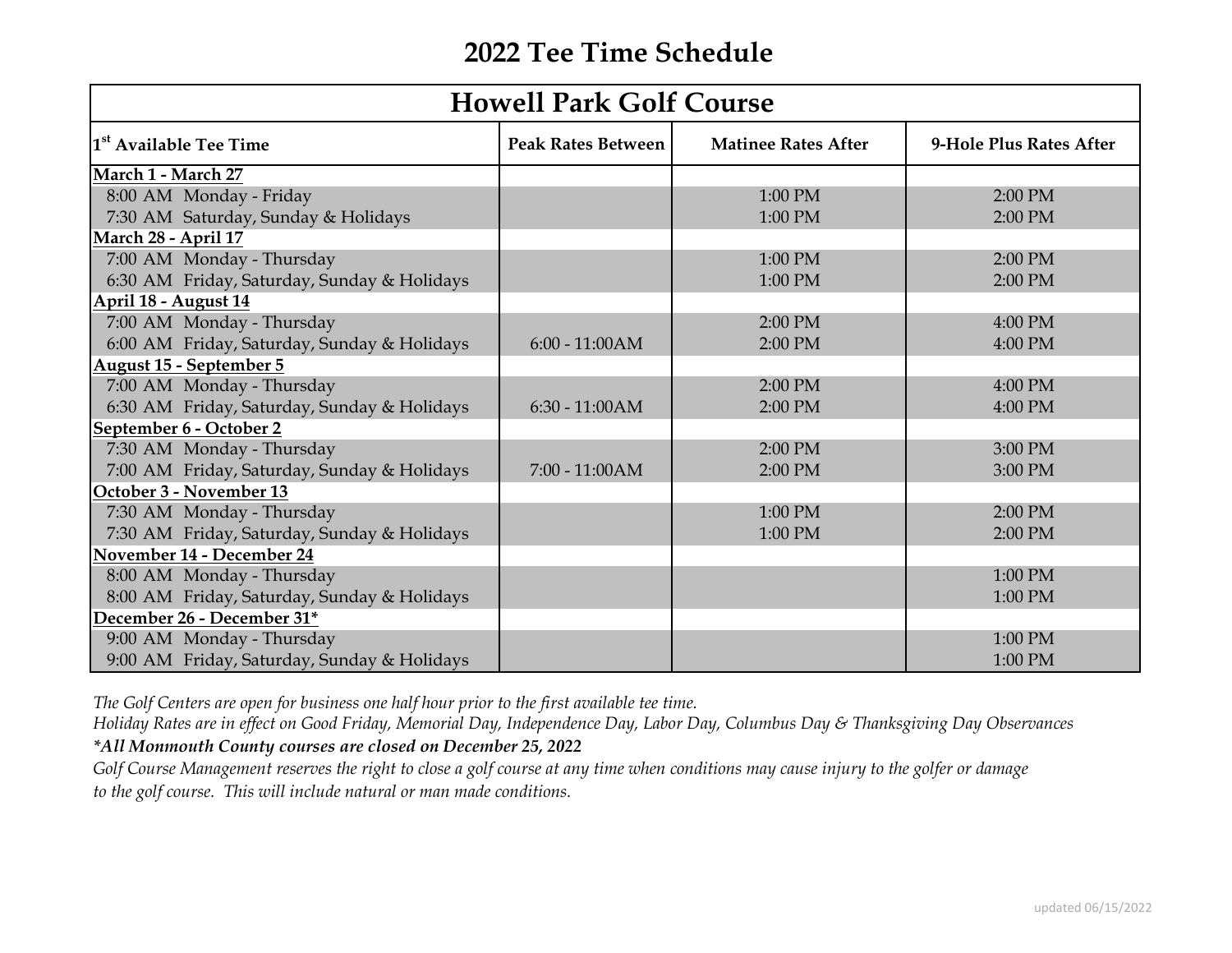| <b>Pine Brook Golf Course</b>       |                            |                       |  |
|-------------------------------------|----------------------------|-----------------------|--|
| 1 <sup>st</sup> Available Tee Time  | <b>Matinee Rates After</b> | <b>FootGolf After</b> |  |
| March 1 - March 27                  |                            |                       |  |
| 8:00 AM Monday - Friday             | 1:00 PM                    | 12:00 PM              |  |
| 7:30 AM Saturday, Sunday & Holidays | 1:00 PM                    | 12:00 PM              |  |
| March 28 - April 17                 |                            |                       |  |
| 7:00 AM Monday - Friday             | 1:00 PM                    | 12:00 PM              |  |
| 6:30 AM Saturday, Sunday & Holidays | 1:00 PM                    | 12:00 PM              |  |
| April 18 - August 14                |                            |                       |  |
| 7:00 AM Monday - Friday             | 2:00 PM                    | 12:00 PM              |  |
| 6:00 AM Saturday, Sunday & Holidays | 2:00 PM                    | 12:00 PM              |  |
| August 15 - September 5             |                            |                       |  |
| 7:00 AM Monday - Friday             | 2:00 PM                    | 12:00 PM              |  |
| 6:30 AM Saturday, Sunday & Holidays | 2:00 PM                    | 12:00 PM              |  |
| September 6 - October 2             |                            |                       |  |
| 7:30 AM Monday - Friday             | 2:00 PM                    | 12:00 PM              |  |
| 7:00 AM Saturday, Sunday & Holidays | 2:00 PM                    | 12:00 PM              |  |
| October 3 - November 13             |                            |                       |  |
| 7:30 AM Monday - Friday             | 1:00 PM                    | 12:00 PM              |  |
| 7:30 AM Saturday, Sunday & Holidays | 1:00 PM                    | 12:00 PM              |  |
| November 14 - November 30           |                            |                       |  |
| 8:00 AM Monday - Friday             | 1:00 PM                    | 12:00 PM              |  |
| 8:00 AM Saturday, Sunday & Holidays | 1:00 PM                    | 12:00 PM              |  |
| December 1 - December 31*           |                            |                       |  |
| 9:00 AM Monday - Friday             | 1:00 PM                    | 12:00 PM              |  |
| 9:00 AM Saturday, Sunday & Holidays | 1:00 PM                    | 12:00 PM              |  |

*The Golf Centers are open for business one half hour prior to the first available tee time. Holiday Rates are in effect on Good Friday, Memorial Day, Independence Day, Labor Day, Columbus Day & Thanksgiving Day Observances. \* All Monmouth County courses are closed on December 25, 2022 Golf Course Management reserves the right to close a golf course at any time when conditions may cause injury to the golfer or damage to the golf course. This will include natural or man made conditions.*